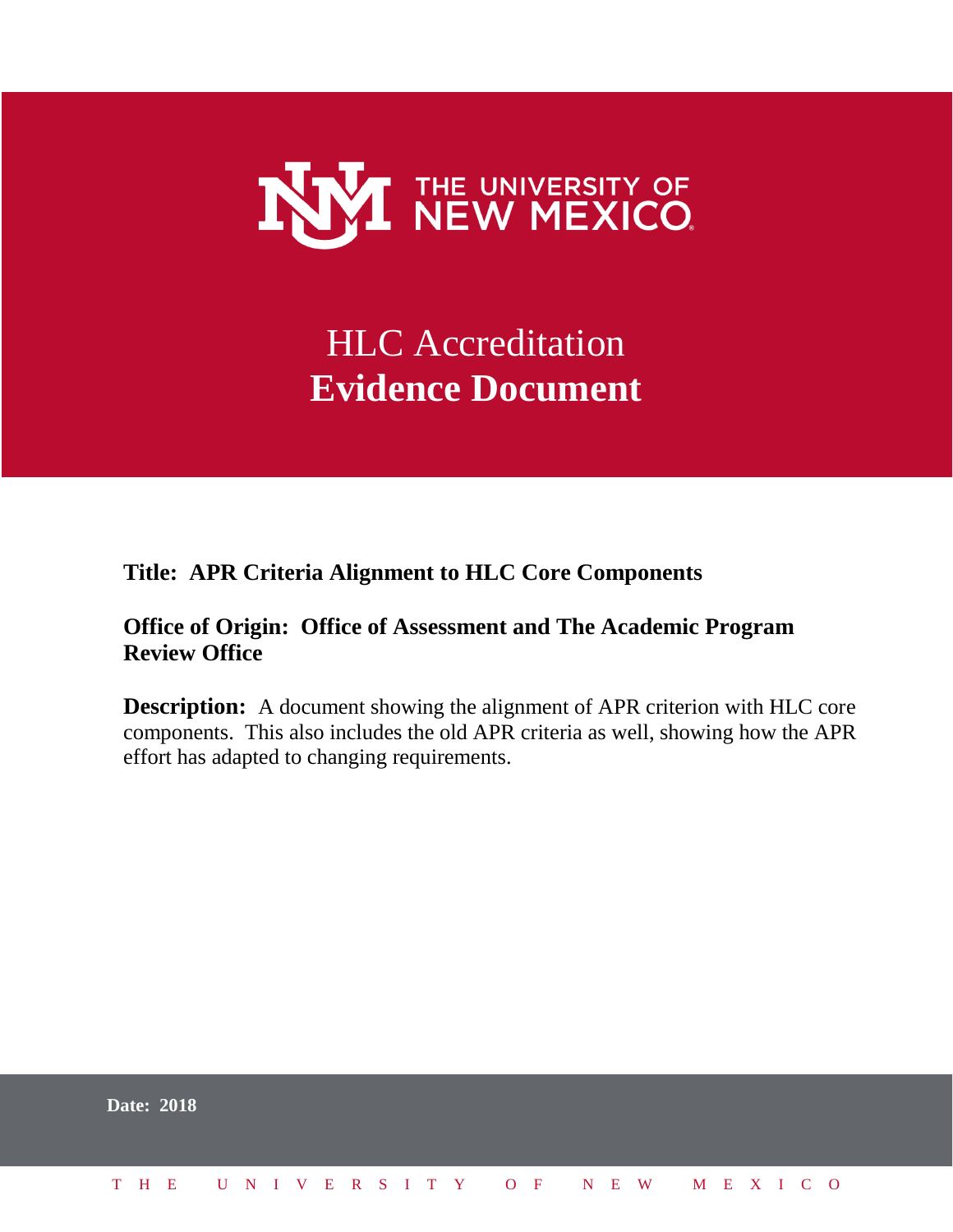| <b>OLD APR CRITERIA</b>                                                                                                                                                                                                                                                                                                                                                                                          | <b>UPDATED APR CRITERIA</b>                                                                                                                                                                                                                                                                                                                                                                                                                                                                                                                                                                                                                                                                                                                                   |  |  |  |  |  |  |  |
|------------------------------------------------------------------------------------------------------------------------------------------------------------------------------------------------------------------------------------------------------------------------------------------------------------------------------------------------------------------------------------------------------------------|---------------------------------------------------------------------------------------------------------------------------------------------------------------------------------------------------------------------------------------------------------------------------------------------------------------------------------------------------------------------------------------------------------------------------------------------------------------------------------------------------------------------------------------------------------------------------------------------------------------------------------------------------------------------------------------------------------------------------------------------------------------|--|--|--|--|--|--|--|
|                                                                                                                                                                                                                                                                                                                                                                                                                  | <b>Criterion 0: Introductory Section and Background Information</b>                                                                                                                                                                                                                                                                                                                                                                                                                                                                                                                                                                                                                                                                                           |  |  |  |  |  |  |  |
| 0A. An executive summary that provides a one- to two-page summary/abstract of the information contained within the Self-Study Report.                                                                                                                                                                                                                                                                            |                                                                                                                                                                                                                                                                                                                                                                                                                                                                                                                                                                                                                                                                                                                                                               |  |  |  |  |  |  |  |
| 0B. A brief description of the history of each program within the unit.                                                                                                                                                                                                                                                                                                                                          |                                                                                                                                                                                                                                                                                                                                                                                                                                                                                                                                                                                                                                                                                                                                                               |  |  |  |  |  |  |  |
| 0C. A brief description of the organizational structure and governance of the unit, including a diagram of the organizational structure.                                                                                                                                                                                                                                                                         |                                                                                                                                                                                                                                                                                                                                                                                                                                                                                                                                                                                                                                                                                                                                                               |  |  |  |  |  |  |  |
| 0D. Information regarding specialized/external program accreditations associated with the unit including a summary of findings from the last review, if applicable. If not applicable,<br>indicate that the unit does not have any specialized/external program accreditations. (HLC 4.A.5)                                                                                                                      |                                                                                                                                                                                                                                                                                                                                                                                                                                                                                                                                                                                                                                                                                                                                                               |  |  |  |  |  |  |  |
| 0E. A brief description of the previous Academic Program Review for the unit. The description should note when the last review was conducted. The description should also provide a<br>summary of the findings from the review team's final report, the resulting action plan to address the recommendations, and a summary of actions taken as a result of the previous<br>academic program review. (HLC 4.A.1) |                                                                                                                                                                                                                                                                                                                                                                                                                                                                                                                                                                                                                                                                                                                                                               |  |  |  |  |  |  |  |
|                                                                                                                                                                                                                                                                                                                                                                                                                  | <b>Criterion 1: Program Goals to Student Learning Goals and Outcomes</b>                                                                                                                                                                                                                                                                                                                                                                                                                                                                                                                                                                                                                                                                                      |  |  |  |  |  |  |  |
| 1A. Provide a brief overview of the vision and mission of the unit and how each program<br>fits into the vision and mission of the unit. (HLC 1.A.2)                                                                                                                                                                                                                                                             | 1A. Provide a brief overview of the vision and mission of the unit and how each program fits<br>into the vision and mission of the unit. (HLC 1.A.2)                                                                                                                                                                                                                                                                                                                                                                                                                                                                                                                                                                                                          |  |  |  |  |  |  |  |
| 1B. Describe the relationship of the unit's vision and mission to UNM's vision and<br>mission. (HLC 1.A.2)                                                                                                                                                                                                                                                                                                       | 1B. Describe the relationship of the unit's vision and mission to UNM's vision and mission.<br>Include an explanation of how the unit and its program(s) have significantly served and<br>contributed to the wellbeing of the university and UNM community.<br>(HLC 1.A.2, 5.A.3)                                                                                                                                                                                                                                                                                                                                                                                                                                                                             |  |  |  |  |  |  |  |
| student learning goals and outcomes should be articulated and differentiated for each<br>undergraduate and graduate degree/certificate program.<br>(HLC 3.A.2, 3.B, 3.B.2, 4.B.1)                                                                                                                                                                                                                                | 1C. List the overall learning goals for each undergraduate and/or graduate program within 1C. List the overall program goals and student learning outcomes for each degree/certificate<br>the unit. In accordance with the Higher Learning Commission's Criteria for Accreditation, program within the unit. Include an explanation of how they are current and relevant to the<br>associated discipline/field. In accordance with the Higher Learning Commission's criteria<br>for accreditation, student learning goals and outcomes should be articulated and<br>differentiated for each undergraduate and graduate degree and post-graduate and certificate<br>program. (HLC 3.A.1, 3.A.2, 3.A.3, 3.B.1, 3.B.2, 3.B.3, 3.B.4, 3.B.5, 4.A.4, 4.B.1, 5.B.3) |  |  |  |  |  |  |  |
| 1D. Explain the manner in which learning goals are communicated to students and provide 1D. Describe the unit's primary constituents and stakeholders. Include an explanation of:<br>specific examples. (HLC 2.B, 4.B.1)                                                                                                                                                                                         | • how the student learning goals and outcomes for each degree/certificate program are<br>communicated to students, constituents, and other stakeholders; and<br>• how satisfaction of the student learning goals and outcomes for each degree/certificate<br>program would serve and support students' academic and/or professional aspirations.<br>Provide specific examples. (HLC 2.B, 3.A.1, 4.A.6, 4.B.1, FDCR.A.10.080)                                                                                                                                                                                                                                                                                                                                  |  |  |  |  |  |  |  |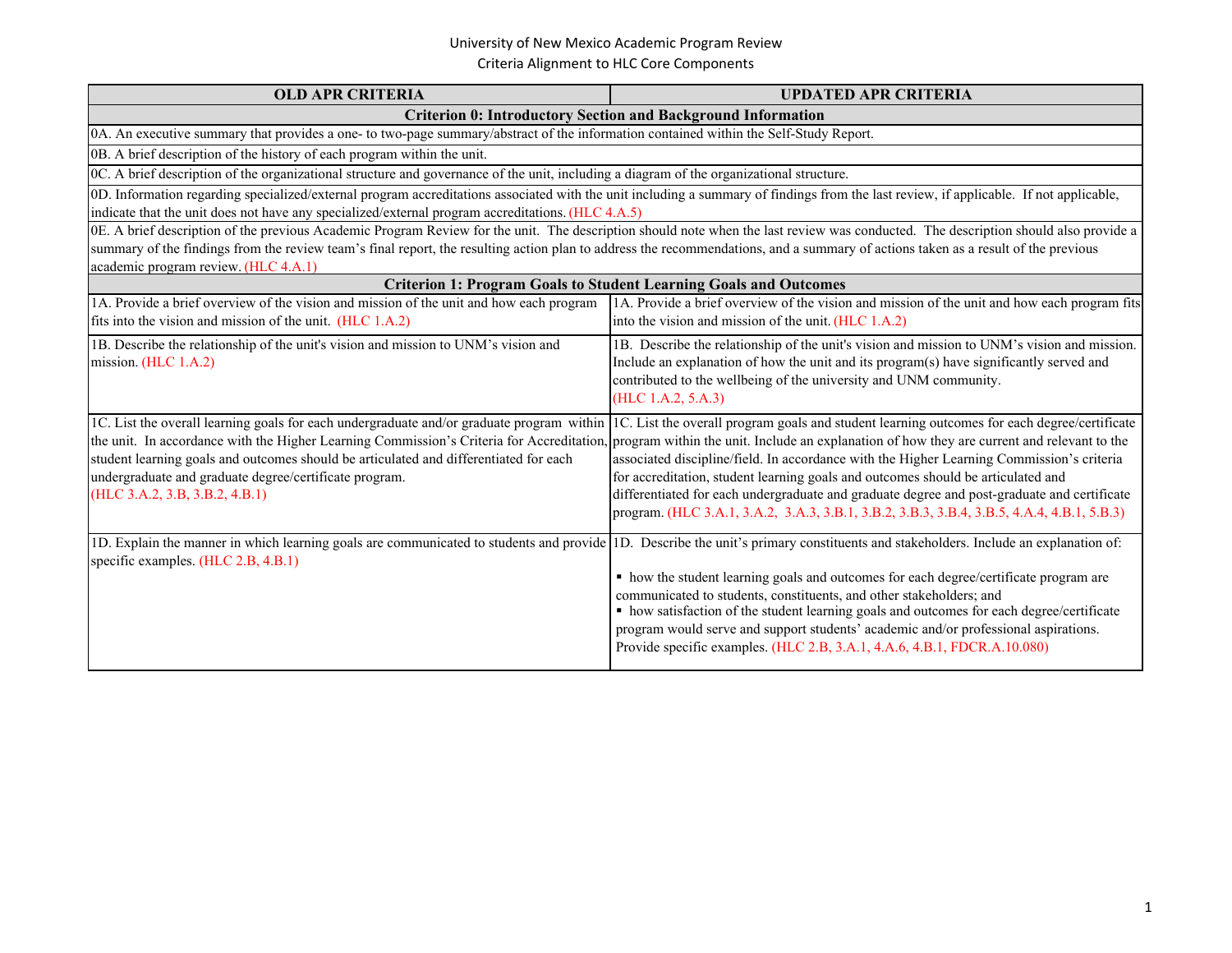| <b>OLD APR CRITERIA</b>                                                                                                                                                                                                                                                                                                                                                                                                                                                                       | <b>UPDATED APR CRITERIA</b>                                                                                                                                                                                                                                                                                                                                                                                                                                                                                                                                                                                    |
|-----------------------------------------------------------------------------------------------------------------------------------------------------------------------------------------------------------------------------------------------------------------------------------------------------------------------------------------------------------------------------------------------------------------------------------------------------------------------------------------------|----------------------------------------------------------------------------------------------------------------------------------------------------------------------------------------------------------------------------------------------------------------------------------------------------------------------------------------------------------------------------------------------------------------------------------------------------------------------------------------------------------------------------------------------------------------------------------------------------------------|
|                                                                                                                                                                                                                                                                                                                                                                                                                                                                                               | Criterion 1: Program Goals to Student Learning Goals and Outcomes(Continued)                                                                                                                                                                                                                                                                                                                                                                                                                                                                                                                                   |
| 1E. Describe the unit's primary constituents and stakeholders.                                                                                                                                                                                                                                                                                                                                                                                                                                | 1E. Discuss and provide evidence of outreach or community activities (local, regional,<br>national, and/or international) offered by the unit including:<br>• how these activities relate to the unit's achievement of its student learning goals; and<br>• the impact of these activities on the academic and/or professional success of students.<br>(These activities could include activities such as colloquia, case competitions,<br>conferences, speaker series, performances, community service projects, research, etc.)<br>(HLC 1.D.3, 3.B.1, 4.B.1, 4.A.6, FDCR.A.10.080)                           |
| 1F. Provide examples of how satisfaction of the program goals serves constituents. (HLC<br>1.D.3                                                                                                                                                                                                                                                                                                                                                                                              | 1F. Discuss how the unit's strategic planning efforts have evolved in relation to student<br>learning goals and outcomes of its degree/certificate program(s), serving its constituents and<br>stakeholders, and contributing to the wellbeing of the university and UNM community.<br>Include an overview of the unit's strategic planning efforts going forward. For example,<br>discuss the strengths and challenges of the unit, including the steps it has taken to maximize<br>its strengths and address both internal and external challenges. (HLC 4.A.4, 5.B.3, 5.C.2,<br>5.C.3, 5.C.5, 5.D.1, 5.D.2) |
| 1G. Provide examples of outreach or community activities (local, regional, national, and/or<br>international) offered by the unit. These could include activities such as colloquia,<br>conferences, speaker series, performances, community service projects, etc. Provide an<br>assessment of these activities in relation to the unit's educational objectives. (HLC 1.D.3)                                                                                                                |                                                                                                                                                                                                                                                                                                                                                                                                                                                                                                                                                                                                                |
|                                                                                                                                                                                                                                                                                                                                                                                                                                                                                               | <b>Criterion 2: Teaching and Learning: Curriculum</b>                                                                                                                                                                                                                                                                                                                                                                                                                                                                                                                                                          |
| 2A. Provide a detailed description of curricula for each program within the unit. Include a 2A. Provide a detailed description of the curricula for each degree/certificate program<br>description of the general education component, required and program-specific<br>components for both the undergraduate and graduate programs. Provide a brief<br>justification for any programs within the unit that require over 120 credit hours for<br>completion. (HLC 3.B.1, 3.B.3, 3.B.4, 3.B.5) | within the unit.<br>• Include a description of the general education component required and program-specific<br>components for both the undergraduate and graduate programs.<br>• If applicable, provide a justification as to why any bachelor's degree program within<br>the unit requires over 120 credit hours for completion. (HLC 2.B, 3.A.1, 3.A.3, 3.B.1,<br>3.B.3, 3.B.4, 3.B.5, 4.A.4, 5.B.3, 5.C.3, 5.C.4)                                                                                                                                                                                          |
| 2B. Describe the contributions of the unit to other internal units within UNM, such as<br>offering general education core courses for undergraduate students, common courses for<br>selected graduate programs, courses that fulfill pre-requisites of other programs, cross-<br>listed courses. (HLC 3.B.5)                                                                                                                                                                                  | 2B. Discuss the significance of the unit's contributions to and/or collaboration with other<br>internal units within UNM, such as offering general education core courses for<br>undergraduate students, common courses for selected graduate programs, courses that fulfill<br>pre-requisites of other programs, courses that are electives in other programs, cross-listed<br>courses, etc. (HLC 2.B, 3.A.1, 3.A.3, 3.B.1, 3.B.3, 3.B.4, 3.B.5, 4.A.4, 5.B.3, 5.C.3, 5.C.4)                                                                                                                                  |
| 2C. Describe the modes of delivery used for teaching courses. (HLC 3.A.3)                                                                                                                                                                                                                                                                                                                                                                                                                     | 2C. Discuss the efficiency and necessity of the unit's mode(s) of delivery for teaching<br>courses. (HLC 3.A.3)                                                                                                                                                                                                                                                                                                                                                                                                                                                                                                |
|                                                                                                                                                                                                                                                                                                                                                                                                                                                                                               | 2D. Discuss the unit's strategic planning efforts going forward for identifying, changing<br>and/or examining areas for improvement in its curricula. (HLC 4.A.6, 5.A.1, 5.B.3, 5.C.2,<br>5.C.3, 5.C.5, 5.D.1, 5.D.2)                                                                                                                                                                                                                                                                                                                                                                                          |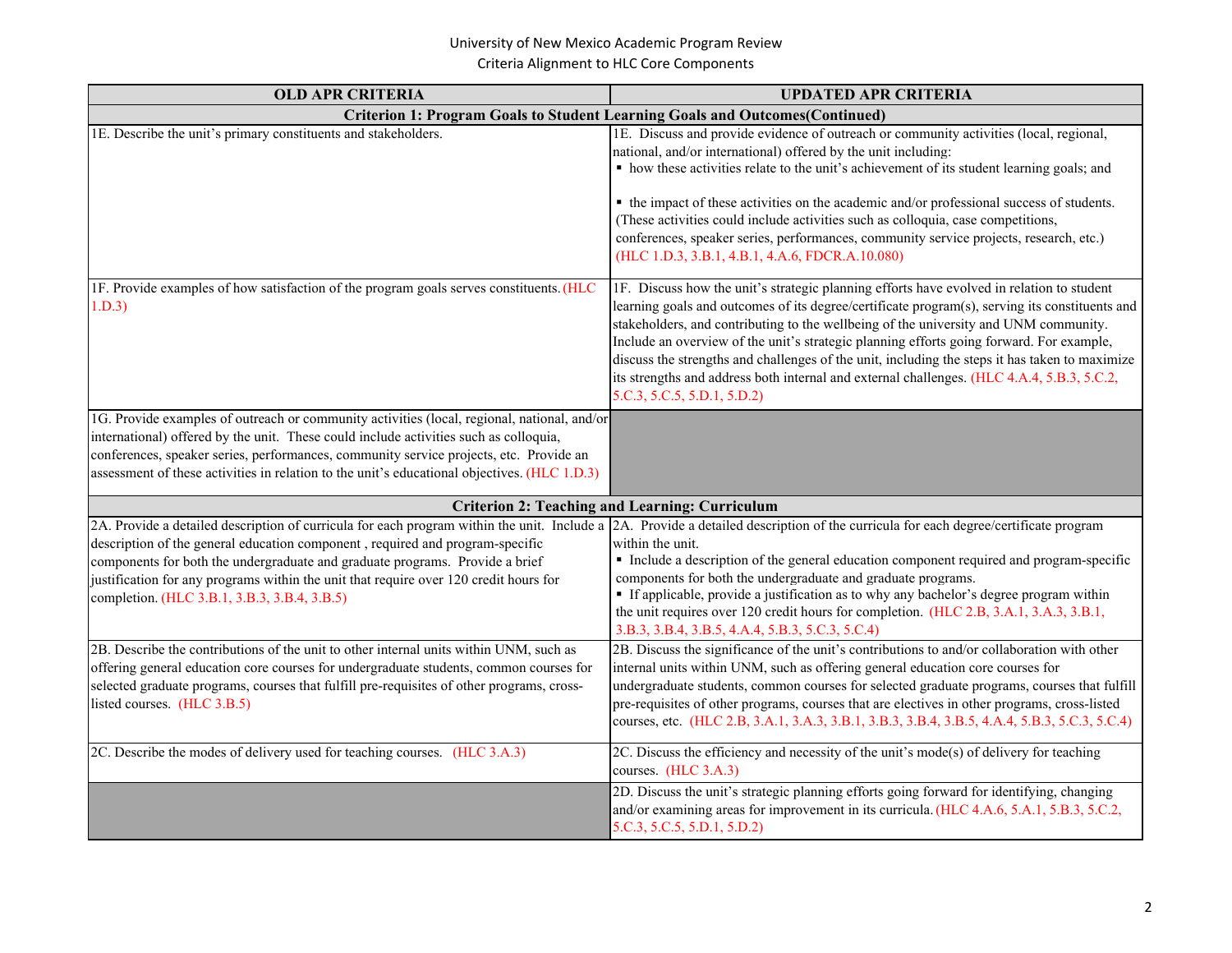| <b>OLD APR CRITERIA</b>                                                                                                                                                                                                                                                                                                                                                                                                                                                                                                                                                                                                                                                                       | <b>UPDATED APR CRITERIA</b>                                                                                                                                                                                                                                                                                                                                                                                                                                                                                                                                                                                                                                                                                                                                                                                                                                                                                                                                                                                                                                                                                  |
|-----------------------------------------------------------------------------------------------------------------------------------------------------------------------------------------------------------------------------------------------------------------------------------------------------------------------------------------------------------------------------------------------------------------------------------------------------------------------------------------------------------------------------------------------------------------------------------------------------------------------------------------------------------------------------------------------|--------------------------------------------------------------------------------------------------------------------------------------------------------------------------------------------------------------------------------------------------------------------------------------------------------------------------------------------------------------------------------------------------------------------------------------------------------------------------------------------------------------------------------------------------------------------------------------------------------------------------------------------------------------------------------------------------------------------------------------------------------------------------------------------------------------------------------------------------------------------------------------------------------------------------------------------------------------------------------------------------------------------------------------------------------------------------------------------------------------|
|                                                                                                                                                                                                                                                                                                                                                                                                                                                                                                                                                                                                                                                                                               | <b>Criterion 3: Teaching and Learning: Continuous Improvement</b>                                                                                                                                                                                                                                                                                                                                                                                                                                                                                                                                                                                                                                                                                                                                                                                                                                                                                                                                                                                                                                            |
| 3A. Describe the assessment process and evaluation of student learning outcomes for each 3A. Describe the assessment process and evaluation of the student learning outcomes for<br>program by addressing the questions below.<br>What skills, knowledge, and values are expected of all students at the completion of the<br>program (refer to learning goals outlined in Criterion1)?<br>What are the student learning outcomes for the program?<br>How have the student learning outcomes been changed or improved?<br>How are the student learning outcomes clearly defined and measurable?<br>How are the student learning outcomes communicated to faculty and students?<br>(HLC 4.B.2) | each degree/certificate program by addressing the items below.<br>• Describe the overall skills, knowledge, and values that are expected of all students at the<br>completion of the program (refer to the program learning goals outlined in Criterion 1)<br>Explain how the current direct and indirect assessment methods were established and are<br>administered as program-level assessments including how they are used to measure the<br>student learning outcomes. Also, provide a description of the courses in which the<br>assessment methods are administered and the extent to which students are expected to meet<br>the relevant student learning outcomes.<br>• Explain and provide evidence of how the program has progressively improved, evolved<br>and/or maintained the quality and effectiveness of its assessment structure and activities in<br>order to reflect, sustain and/or maximize student learning (i.e., refer to updated assessment<br>plans, annual assessment reports, assessment maturity scores, etc.) (HLC 4.A.4, 4.B.1,<br>4.B.2, 5.B.3 5.C.2, 5.C.3, 5.C.4, 5.C.5) |
| 3B. Synthesize the impact of the program's annual assessment activities by addressing the<br>questions below.<br>How have the results of the program's assessment activities been used to support<br>quality teaching and learning?<br>How have the results of the program's assessment activities been used for program<br>improvement?<br>Overall, how is the program engaged in a coherent process of continuous curricular<br>and program improvement?<br>How does the program monitor the effects of changes? (HLC $4B34B4$ )                                                                                                                                                            | 3B. Synthesize the impact of the annual assessment activities for each degree/certificate<br>program by addressing the items below.<br>• How have the results/data of each of the aforementioned program-level assessment<br>methods been used to support and inform quality teaching and learning?<br>• How have the results/data from the program's assessment methods and activities been<br>used for program improvement, curricular improvement and/or to maximize student<br>learning?<br>• Overall, explain how the program strategically monitor the short- and/or long-term<br>effects and/or impact of it changes/improvements. (HLC 4.A.4, 4.A.6, 4.B.3, 4.B.4, 5.B.3,<br>5.C.2, 5.C.3, 5.C.4, 5.C.5, 5.D.1, 5.D.2)                                                                                                                                                                                                                                                                                                                                                                               |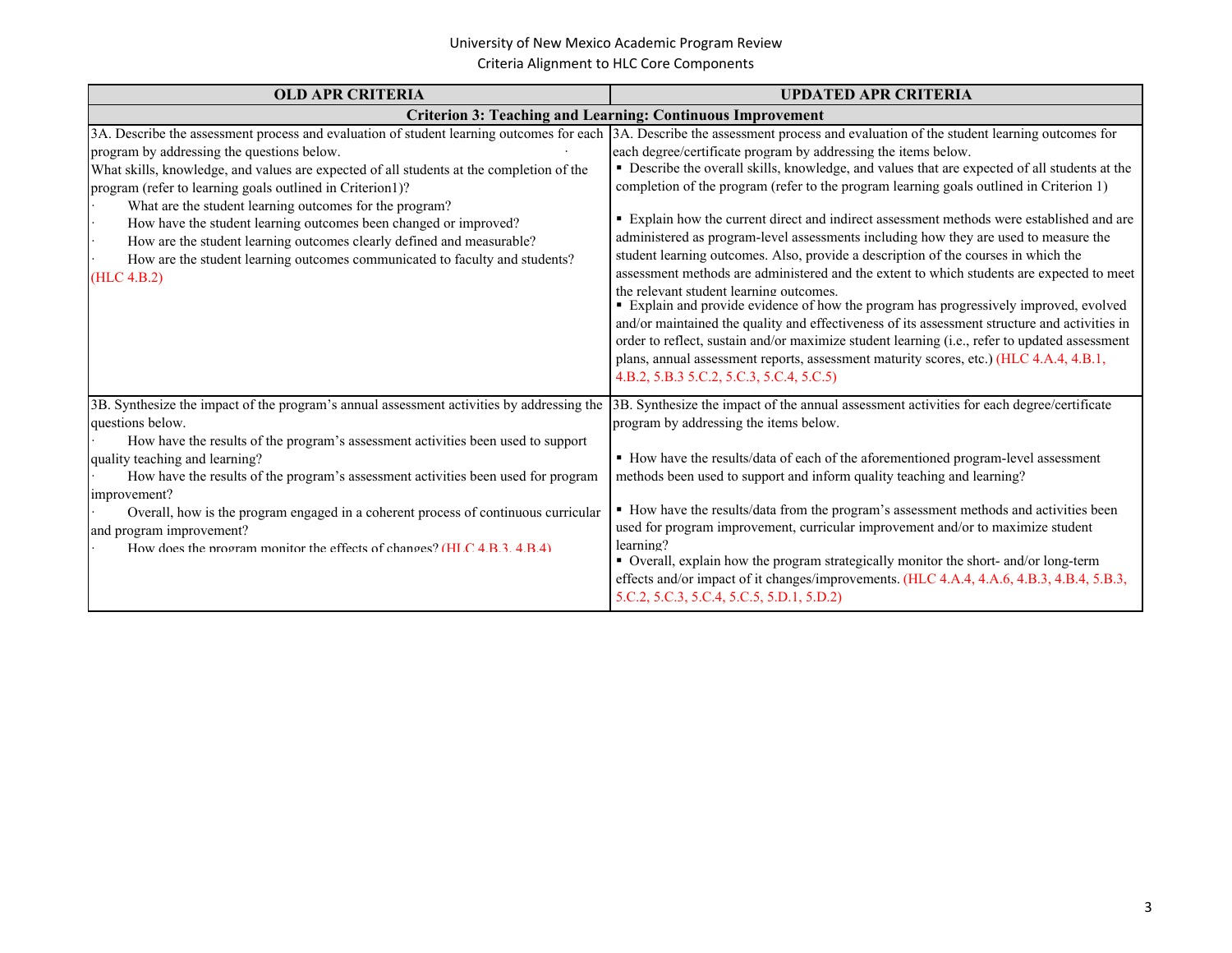| <b>OLD APR CRITERIA</b>                                                                                                                                                                                                                                                                                                                                           | <b>UPDATED APR CRITERIA</b>                                                                                                                                                                                                                                                                                                                                                                                                                                           |
|-------------------------------------------------------------------------------------------------------------------------------------------------------------------------------------------------------------------------------------------------------------------------------------------------------------------------------------------------------------------|-----------------------------------------------------------------------------------------------------------------------------------------------------------------------------------------------------------------------------------------------------------------------------------------------------------------------------------------------------------------------------------------------------------------------------------------------------------------------|
|                                                                                                                                                                                                                                                                                                                                                                   | <b>Criterion 4: Students (Undergraduate and Graduate)</b>                                                                                                                                                                                                                                                                                                                                                                                                             |
| 4A. Provide information regarding student recruitment and admissions (including transfer<br>articulation). (HLC 4.A.3)                                                                                                                                                                                                                                            | 4A. Discuss the unit's admission and recruitment processes (including transfer<br>articulation(s)) and evaluate the impact of these processes on enrollment. (HLC 1.D.3, 2.B,<br>4.A.3, 4.C.2, 4.C.3, 4.C.4)                                                                                                                                                                                                                                                          |
| 4B. Provide an analysis of enrollment trends, persistence, and graduation trends. (HLC<br>4.C                                                                                                                                                                                                                                                                     | 4B. Provide an analysis the unit's enrollment, persistence/retention, and graduation trends,<br>including an explanation of the action steps or initiatives the unit has taken to address any<br>significant challenges or issues highlighted in these trends. (HLC 1.D.3, 2.B.4, 4.A.3, 4.C.2,<br>4.C.3, 4.C.4, 5.C.1, 5.C.3, 5.C.4, 5.D.1, 5.D.2)                                                                                                                   |
| 4C. Provide a description of program advisement for students. (HLC 3.D.3)                                                                                                                                                                                                                                                                                         | 4C. Discuss the unit's advisement process for students, including an explanation of how the<br>unit has attempted to improve or address issues regarding its advising practices (i.e., consult<br>with the college's designated professional advising manager and/or the program's<br>designated professional advisor; refer to the advising: outcomes, assessment practices,<br>assessment data; etc.). (HLC 3.D.1, 3.D.2, 3.D.3, 3.E.1, 3.E.2, 4.B.2, 4.B.3, 4.B.4) |
| 4D. Describe any student support services that are provided by the unit. (HLC 3.D.1)                                                                                                                                                                                                                                                                              | 4D. Discuss any student support services that are provided by the unit and evaluate the<br>relevancy and impact of these services on students' academic success. (HLC 3.E.1, 3.E.2,<br>3.D.1, 3.D.2, 3.D.4, 3.D.5)                                                                                                                                                                                                                                                    |
| 4E. Describe any student success and retention initiatives in which the unit participates.<br>(HLC 4.C)                                                                                                                                                                                                                                                           | 4E. Discuss the success of graduates of the program by addressing the following questions:<br>• Where graduates are typically placed in the workforce?<br>• Are placements consistent with the program's learning goals?<br>• What methods are used to measure the success of graduates?<br>• What are the results of these measures?<br>(HLC 1.D.3, 4.A.4, 4.A.6)                                                                                                    |
| 4F. Provide a summary of the success of graduates of the program by addressing the<br>following questions: (HLC 4.A.6)<br>• Where graduates are typically placed in the workforce?<br>• Are placements consistent with the program's learning goals?<br>• What methods are used to measure the success of graduates?<br>• What are the results of these measures? | 4F. Discuss the unit's strategic planning efforts going forward to improve, strengthen and/or<br>sustain its structures, processes, and/or rates for recruiting, retaining, and graduating<br>students. (HLC 4.A.4, 4.A.6, 5.B.3, 5.C.2, 5.C.3, 5.C.4, 5.C.5, 5.D.1, 5.D.2)                                                                                                                                                                                           |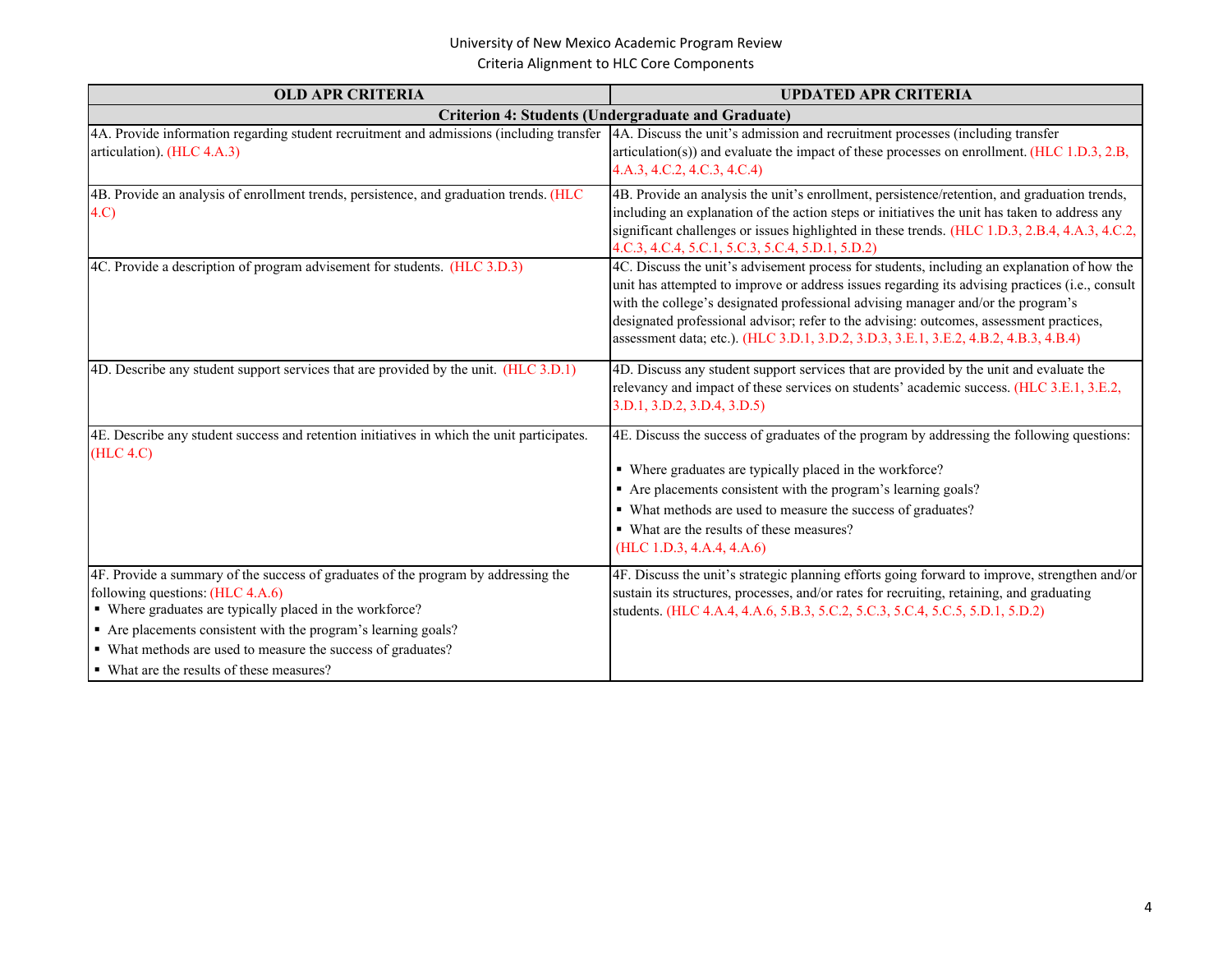| <b>OLD APR CRITERIA</b>                                                                                                                                                                                                                                                                               | <b>UPDATED APR CRITERIA</b>                                                                                                                                                                                                                                                                                                                                                                            |
|-------------------------------------------------------------------------------------------------------------------------------------------------------------------------------------------------------------------------------------------------------------------------------------------------------|--------------------------------------------------------------------------------------------------------------------------------------------------------------------------------------------------------------------------------------------------------------------------------------------------------------------------------------------------------------------------------------------------------|
|                                                                                                                                                                                                                                                                                                       | <b>Criterion 5: Faculty</b>                                                                                                                                                                                                                                                                                                                                                                            |
| 5A. Describe the composition of the faculty and their credentials. Provide an overall<br>summary of the percent of time devoted to the program for each faculty member and roles<br>and responsibilities within each program. (HLC 3.C.1, 3.C.2)                                                      | 5A. After completing the Faculty Credentials Template (see Appendix G), discuss the<br>composition of the faculty and their credentials. Include an overall analysis of the percent of<br>time devoted by each faculty to the relevant degree/certificate program(s) and his/her roles<br>and responsibilities. (HLC 3.C.1, 3.C.2, 4.A.4, 5.A.1, 5.A.4)                                                |
| 5B. Provide information regarding professional development activities for faculty within<br>the unit. (HLC 3.C.3, 3.C.4)                                                                                                                                                                              | 5B. Explain the process that is utilized to determine and assign faculty course-load. Discuss<br>the efficiency of this process (i.e., how does the unit determine faculty assignment to lower<br>division vs. upper division courses). Include an analysis of faculty-to-student ratio and<br>faculty-to-course ratio (based on the total number of credit hours taught). (HLC 3.C.1, 5.A.1,<br>5.A.4 |
| 5C. Provide a summary and examples of research/creative work of faculty members within 5C. Discuss and provide evidence of the professional development activities for faculty<br>the unit. (HLC 3.B.5)                                                                                               | within the unit including how these activities particularly have been used to sustain research-<br>related agendas, quality teaching, and support students learning and professional<br>development at the undergraduate and graduate level.<br>(HLC 3.C.4, 2.E.1)                                                                                                                                     |
| 5D. Provide an abbreviated vitae (2 pages or less) or summary of experience for each<br>faculty member (if a program has this information posted on-line, then provide links to the within the unit at the undergraduate and graduate level. Explain the adequacy and/or<br>information). (HLC 3.C.2) | 5D. Discuss and provide evidence of the research/creative work and efforts of the faculty<br>significance of the research/creative work and efforts in supporting the quality of the unit<br>and/or the program(s). (HLC 2.E.1, 3.B.5, 3.C.4, 3.C.5, 3.D.5, 5.A.4)                                                                                                                                     |
|                                                                                                                                                                                                                                                                                                       | 5E. Explain and provide evidence of the efforts and strategies by the unit to involve faculty<br>in student retention and ensure students' academic success at the undergraduate and<br>graduate level (i.e., faculty advising efforts, student engagement activities, etc.) (HLC 3.C.5,<br>3.C.6, 3.D.1, 3.D.2, 3.D.3, 3.D.4, 3.D.5, 3.E.2, 4.C.4)                                                    |
|                                                                                                                                                                                                                                                                                                       | 5F. Provide an abbreviated vitae (two pages or less) or summary of the educational<br>background and professional experiences of each faculty member. (If the unit has this<br>information posted on-line, then provide links to the information.) (HLC 3.C.2)                                                                                                                                         |
|                                                                                                                                                                                                                                                                                                       | 5G. Discuss the unit's strategic planning efforts going forward to improve, support, and/or<br>optimize its faculty. (HLC 5.A.1, 5.C.1, 5.C.3, 5.C.4, 5.D.1, 5.D.2)                                                                                                                                                                                                                                    |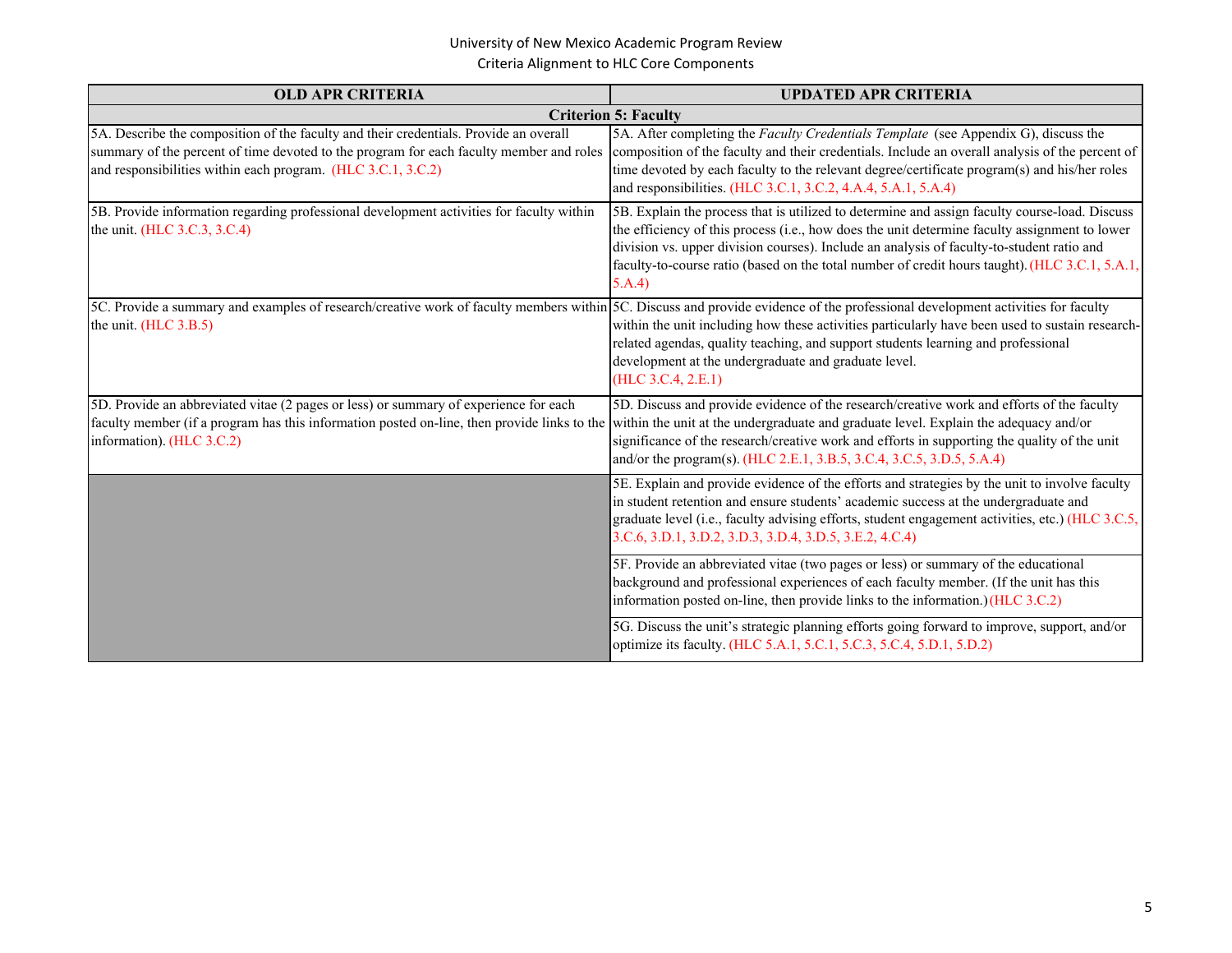| <b>OLD APR CRITERIA</b>                                                                                                                                                                                                                                                                                                                        | <b>UPDATED APR CRITERIA</b>                                                                                                                                                                                                                                                                                                                                                                                     |
|------------------------------------------------------------------------------------------------------------------------------------------------------------------------------------------------------------------------------------------------------------------------------------------------------------------------------------------------|-----------------------------------------------------------------------------------------------------------------------------------------------------------------------------------------------------------------------------------------------------------------------------------------------------------------------------------------------------------------------------------------------------------------|
|                                                                                                                                                                                                                                                                                                                                                | <b>Criterion 6: Resources and Planning</b>                                                                                                                                                                                                                                                                                                                                                                      |
| 6A. Describe how the unit engages in resource allocation and planning. If the program or<br>unit has an advisory board, describe the membership and charge and how the board's<br>recommendation are incorporated into decision making. (HLC 5.C.3)<br>6B. Provide information regarding the unit's budget including support received from the | 6A. Explain how the unit engages in resource allocation and planning that are effective in<br>helping it carry out its mission and achieve its goals. If the unit has an advisory board,<br>describe the membership and charge and discuss how the board's recommendations are<br>incorporated into decision-making.<br>• Include a discussion of how faculty research is used to generate revenue or apply for |
| institution as well as external funding sources. (HLC 5.A.1)                                                                                                                                                                                                                                                                                   | grants. How is the revenue gained from research being distributed to support the unit and<br>its degree/certificate programs? (HLC 1.D.3, 2.E.1, 3.C.4, 5.A.1, 5.A.2, 5.C.3, 5.C.4, 5.C.5)                                                                                                                                                                                                                      |
| 6C. Describe the composition of the staff assigned to the unit (including titles and FTE)<br>and their responsibilities. (HLC 5.A.4)<br>6D. Describe the library resources that support the unit's academic and research initiatives.<br>(HLC 3.D.4)                                                                                           | 6B. Provide an analysis of information regarding the unit's budget including support<br>received from the institution and external funding sources.<br>• Include a discussion of how alternative avenues have been explored to generate<br>additional revenue to maintain the quality of the unit's programs and courses.<br>(HLC 1.D.3, 2.E.1, 5.A.2, 5.C.3, 5.C.4, 5.C.5, 5.D.1)                              |
|                                                                                                                                                                                                                                                                                                                                                | 6C. Discuss the composition of the staff assigned to the unit and their responsibilities<br>(including titles and FTE). Include an overall analysis of the sufficiency and effectiveness of<br>the staff in supporting the mission and vision of the unit. (HLC $3.C.6, 5.A.1, 5.A.4$ )                                                                                                                         |
|                                                                                                                                                                                                                                                                                                                                                | 6D. Discuss and provide evidence of the adequacy of the library resources that are available<br>and/or utilized to support the unit's academic and research initiatives.<br>(HLC 3.D.4, 4.A.4)                                                                                                                                                                                                                  |
|                                                                                                                                                                                                                                                                                                                                                | 6E. Discuss the unit's strategic planning efforts going forward to improve, strengthen, and/or<br>sustain the sufficient allocation of resources and institutional support towards its<br>degree/certificate program(s), faculty, and staff. (HLC 5.A.1, 5.A.2, 5.C.1, 5.C.3, 5.C.4,<br>5.C.5, 5.D.1, 5.D.2                                                                                                     |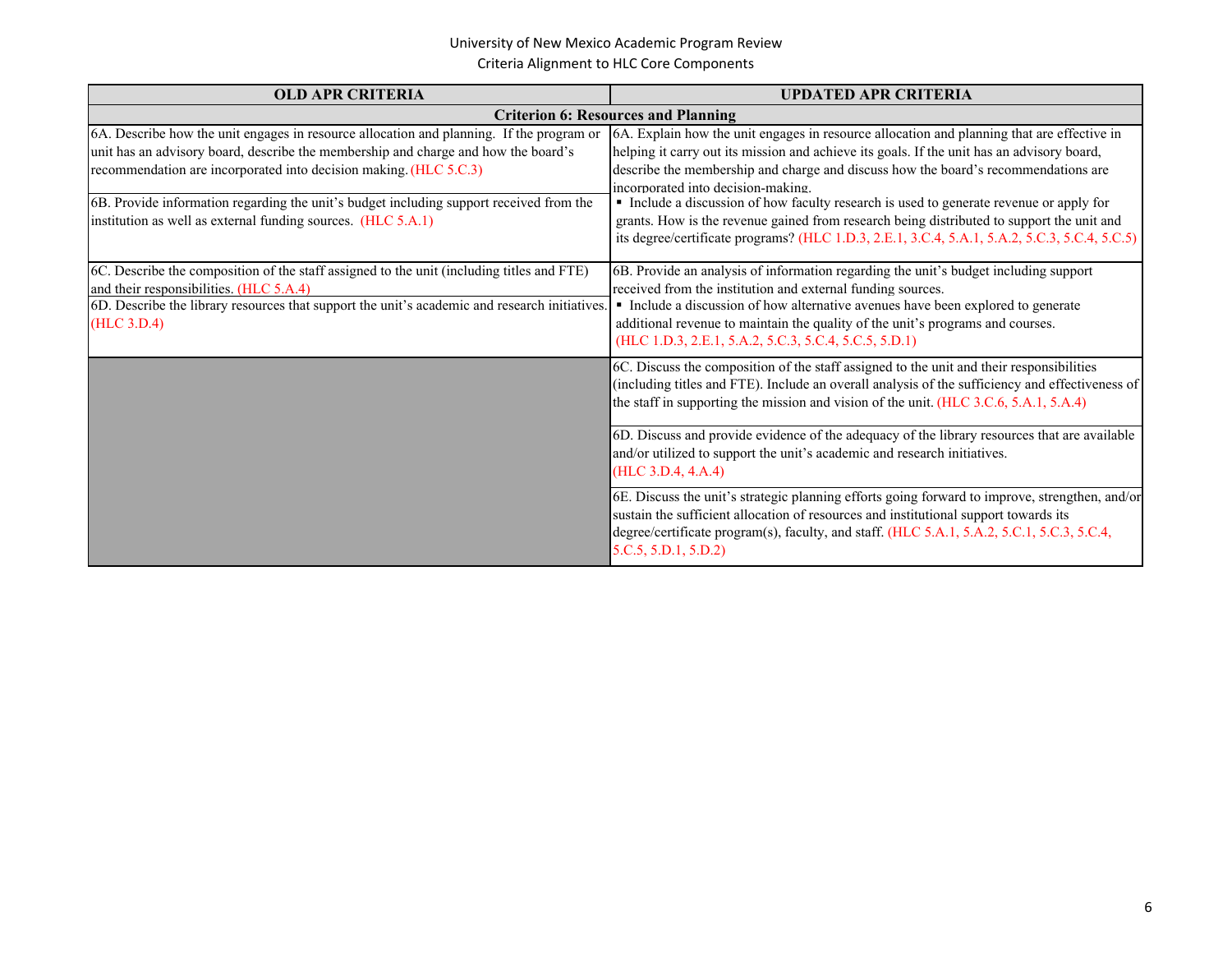| <b>OLD APR CRITERIA</b>                                                                                                                                                                                                                                                                                                     | <b>UPDATED APR CRITERIA</b>                                                                                                                                                                                                                                                                                                                                                                                                                                                                                                                                                                           |
|-----------------------------------------------------------------------------------------------------------------------------------------------------------------------------------------------------------------------------------------------------------------------------------------------------------------------------|-------------------------------------------------------------------------------------------------------------------------------------------------------------------------------------------------------------------------------------------------------------------------------------------------------------------------------------------------------------------------------------------------------------------------------------------------------------------------------------------------------------------------------------------------------------------------------------------------------|
|                                                                                                                                                                                                                                                                                                                             | <b>Criterion 7: Facilities</b>                                                                                                                                                                                                                                                                                                                                                                                                                                                                                                                                                                        |
| 7A. Describe the facilities associated with the unit and associated programs including, but<br>not limited to, classrooms, program space (offices, conference rooms, etc.), laboratories,<br>equipment, access to technology, etc. (HLC 3.D.4)<br>7B. Describe any computing facilities maintained by the unit. (HLC 3.D.4) | 7A. Provide an updated listing from FAMIS of spaces assigned to your unit. Discuss the<br>evolution and sufficiency of the amount of space your unit has been assigned by category<br>(e.g., offices, support spaces, conference rooms, classrooms, class laboratories, research<br>space, specialized spaces, etc.).<br>• Include an analysis of the square footage-to-student ratio and square footage-to-faculty<br>ratio.<br>• Explain if the unit has any spaces outside, or in other locations that are not included in<br>the space management system (i.e., FAMIS). (HLC 3.D.4, 4.A.4, 5.A.1) |
|                                                                                                                                                                                                                                                                                                                             | 7B. Discuss the unit's ability to meet academic requirements with the current facilities. If<br>applicable, explain the unit's unmet facility needs.<br>• If applicable, describe the facility issues that were raised or noted in the last APR. What<br>were the outcomes, if any? (HLC 3.D.4, 4.A.4, 5.A.1, 5.C.1, 5.C.3, 5.C.4, 5.C.5)                                                                                                                                                                                                                                                             |
|                                                                                                                                                                                                                                                                                                                             | 7C. Discuss any recent space management planning efforts of the unit relative to the<br>teaching, scholarly, and research activities of faculty associated with the unit. Include an<br>explanation of any proposed new unit initiatives that will require new or renovated facilities.<br>(HLC 3.D.4, 4.A.4, 5.A.1, 5.C.1, 5.C.3, 5.C.4, 5.C.5, 5.D.1, 5.D.2)                                                                                                                                                                                                                                        |
|                                                                                                                                                                                                                                                                                                                             | 7D. Discuss the unit's facility goals or priorities for the future and the timelines associated<br>with them. Include a description of short-term or immediate $(1 – 3 \text{ years})$ goals (e.g.<br>renovation requests) and long-term $(4 - 10$ years) goals (e.g. new facilities) and how they<br>target UNM's strategic initiatives.<br>• Explain the funding strategies associated with any of the unit's facility goals.<br>(HLC 3.D.4, 4.A.4, 5.A.1, 5.C.1, 5.C.3, 5.C.4, 5.C.5, 5.D.1, 5.D.2)                                                                                                |